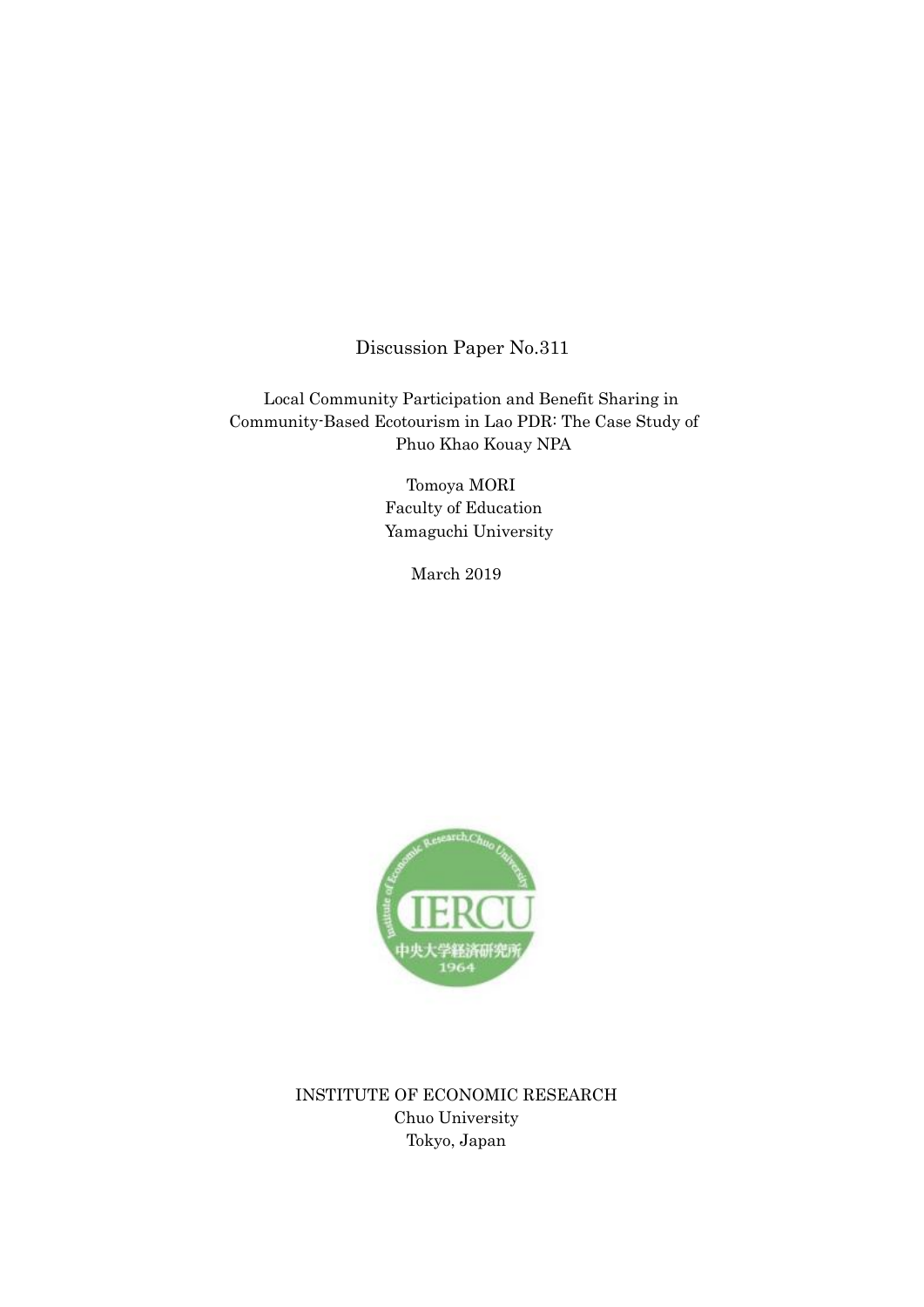# **Local Community Participation and Benefit Sharing in Community-Based Ecotourism in Lao PDR: The Case Study of Phuo Khao Kouay NPA**

Tomoya MORI\*

Faculty of Education, Yamaguchi University, Japan 1677-1, Yoshida, Yamaguchi 753-8513 Tel: +81-83-933-5328 E-mail: moritomo@yamaguchi-u.ac.jp

## 1. Introduction

-

Lao People's Democratic Republic (hereinafter Laos) has received attention as an ecotourism site because of its rich environment and varied culture. In a 2007 article in the New York Times, Laos was ranked first of "53 places to go in 2008" (Lee, 2007). The World Tourism Organization held the World Ecotourism Conference 2009 in the capital, Vientiane. Laos was awarded the title of "World's Best Tourist Destination 2013" by the European Council on Tourism and Trade (ECTT) (ASEAN Secretariat News, 2013). One of the most attractive ecotourism sites in Laos is the National Protected Area (hereinafter NPA), where wild animals can be observed and sports such as kayaking and trekking are available. The NPA was established based on Prime Minister's Decree No. 164 on "Establishment of National Biodiversity Conservation Areas" formulated in 1993 and managed by the government. Although this protection area was originally called the National Biodiversity Conservation Area (NBCA), it was subsequently renamed NPA (Sirivongs and Tsuchiya, 2012). Eighteen NPAs were established in 1993, and two sites and two corridors connecting the NPAs were added. These areas occupy around 14.3% of the country (Ministry of Agriculture and Forestry, 2005; Science Technology and Environment Agency, 2004). The government uses NPAs and boundary restrictions to protect and conserve biodiversity or water resources. However, it also allows tourists to visit some NPAs with ecotourism potential. Profits from such tourism are used for the management of these sites. In addition, the conservation of an ecosystem can positively affect the attractiveness of the ecotourism site, with the presence of NPAs enhancing tourism development.

However, land and resource management by the government sometimes creates conflict with local residents. This is because the government generally sets the boundary for the area to protect and conserve without considering the opinions of local residents, that is, a top-down approach. However, the environmental services and natural resources of the NPAs are vital for local people's livelihood. Local people traditionally obtain certain materials/resources (e.g., food, firewood, and medicine) from

<sup>\*</sup> The author belongs to Institute of Economic Research Chuo University (IERCU) as a visiting researcher, and reported this paper in the public seminar, "International Meeting on Ecotourism and Regional Developing in Asia: Ecotourism and Regional Development in Asia", hold by IERCU at 9 March, 2018.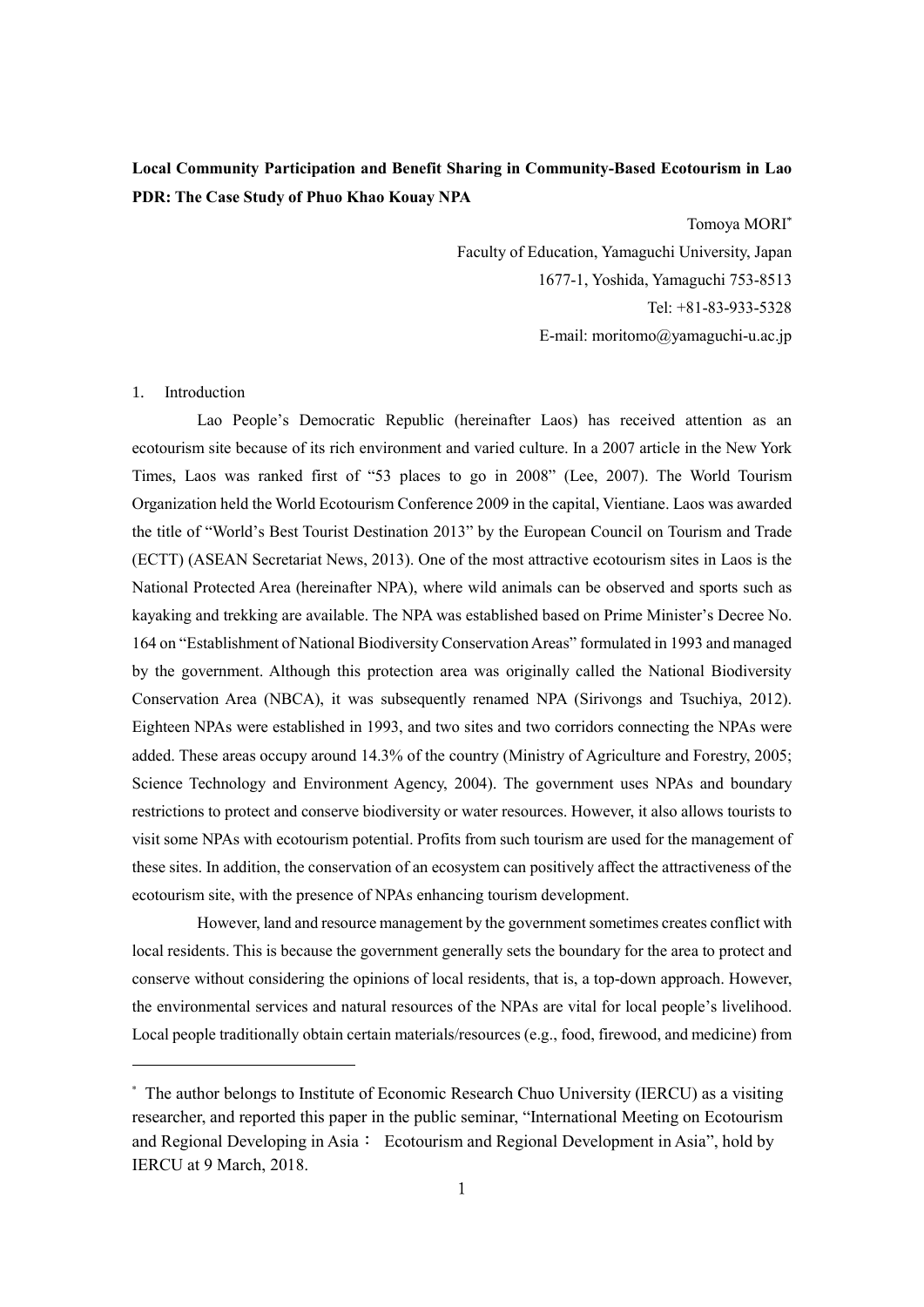the NPA or access it for cultural activity. Such top-down management by government could prevent local people from accessing these areas. Moreover, although the establishment of NPAs negatively influences the local area, travel agencies in urban areas such as Vientiane or foreign companies profit from ecotourism.

Within this context, in cooperation with international organizations and NGOs/NPOs , Laos' government attempted to ensure that projects that benefit from ecotourism are also allocated to local residents, especially the poor and ethnic groups. Such ecotourism is known as "community-based ecotourism" (hereinafter CBET). The idea of CBET emphasizes two elements, namely, the "community-based" and "eco" approaches to achieve a well-matched balance. As previously mentioned, if tourism is implemented only based on "eco" objectives, it may ignore local residents' livelihoods. By contrast, if tourism is implemented only based on the "community-based," approach, it may only pursue economic development without considering the sustainability of the environment and natural resources.

For CBET to succeed, it is necessary for local residents to recognize the benefits of protecting and conserving the environment and natural resources. If they recognize that the better the natural condition of the ecotourism site, the more benefit ecotourism generates for the local area, this can create more incentive to cooperate with protection and conservation activities. In this sense, CBET is regarded as a payment for ecosystem/environmental services (hereinafter PES) system. People can receive services from the ecosystem/environment for free. PES is the mechanism through which they can be recognized as a beneficiary of an ecosystem or environmental service, and they are then induced to pay to receive such services.

Some studies reveal key factors regarding sustainable management while supporting the effectiveness and necessity of CBET projects. Tosun (2000) suggests it is important that local residents, especially in developing countries, are engaged in decision making and receive some benefit to enable them to participate in projects. Khanal and Babar (2007) demonstrate that local communities should manage and make decisions by themselves, and the benefit from CBET should be given directly to local communities. Kiss (2004) also demonstrates that CBET projects should provide local residents with an incentive to be involved in project management. That is, the sustainability of CBET depends on the engagement of local residents in the project and on benefit sharing among stakeholders.

This paper focuses on the number of local residents that can participate in CBET and how the benefit from CBET is allocated among stakeholders. This paper takes Phou Khao Kouay NPA (hereinafter referred to as PKK-NPA) as the case study of a CBET project implemented in an NPA.

#### 2. Literature review

Some previous studies have evaluated CBET in PKK-NPA (hereinafter PKK-CBET) (Sirivongs and Tsuchiya, 2012; Mori, 2016; Ounmany, 2014; Douangphoy et al., 2015; Park et al.,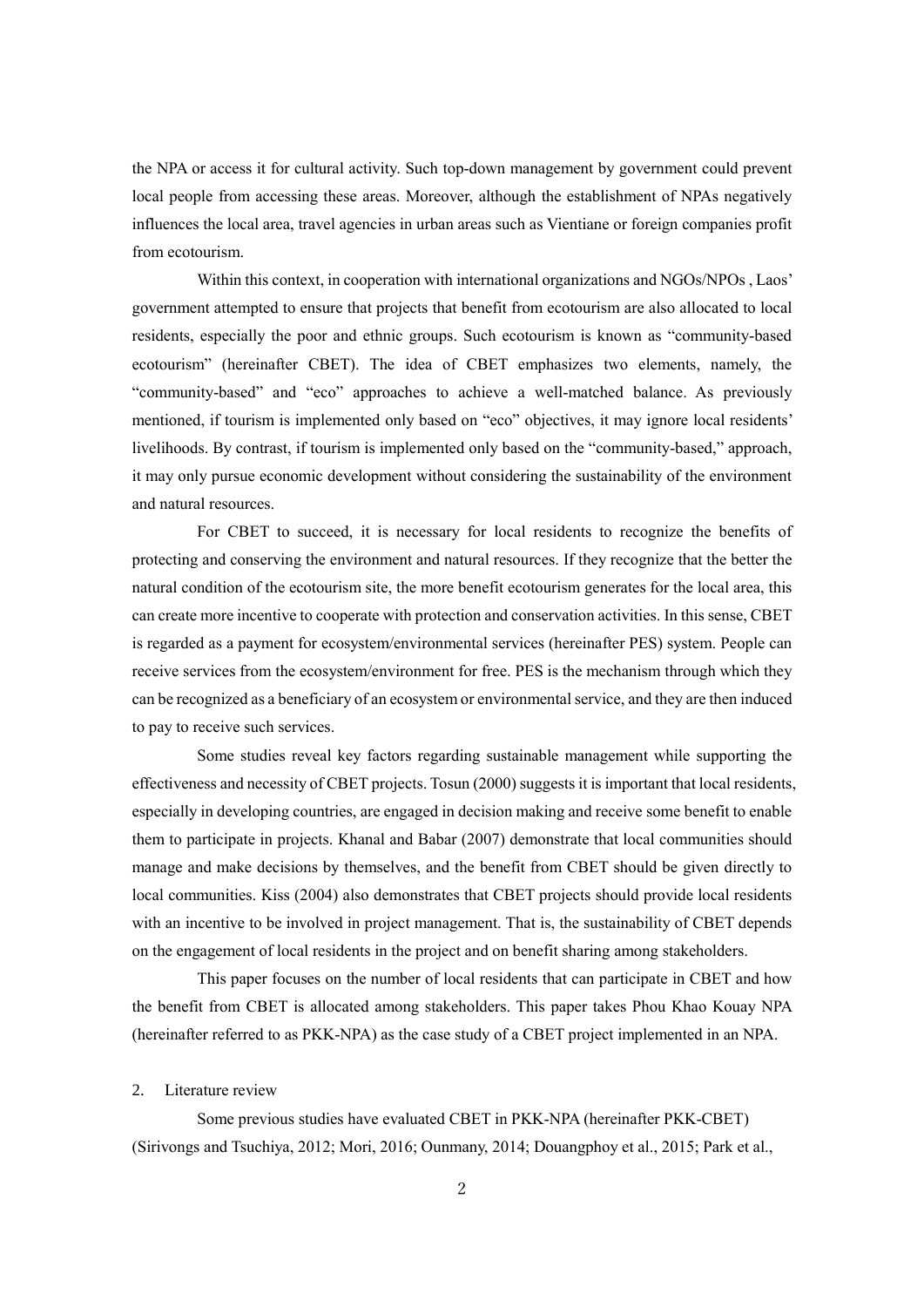2018). Douangphoy et al. (2015) demonstrate that PKK-CBET has ecotourism potential, and the local villagers also have a positive attitude regarding their involvement in the initiative. Park et al. (2018) conclude that local residents participate in and manage the project more actively in PKK-CBET than that in Sayabouly province. While only a proportion of the local villagers can be engaged in projects in Sayabouly province—as local guides and homestay hosts, for example—local residents in PKK-CBET can receive more benefit through selling handicrafts and food. In addition, the local community in PKK pools a portion of the benefit into a village fund, which is then used for microfinancing (Mori, 2016; Ounmany, 2014; Park et al., 2018). Park et al. (2018) also indicate that local people can voluntarily manage CBET projects, in that they conduct the training for local guides after donor organizations have completed supporting them. According to Mori (2016), while the foundation of the CBET project is laid by the administration and the donor organization, local villagers define the operational rules themselves through discussion.

According to Sirivongs and Tsuchiya (2012) local residents have a positive attitude regarding participation in PKK-CBET because they recognize the economic outcome generated by cooperating with the project . Sirivongs and Tsuchiya (2012) suggest that villages where CBET projects have been implemented display stronger commitment regarding the protection of the environment in PKK-NPA than those in which such projects have not been implemented.

Park et al. (2018) indicate that according to one villager, the CEBT project increased his annual income from 450,000 kip (US\$55) to over 1,100,000 kip (US\$135). Additionally, the project took the social aspect within the community into the consideration. For example, the village leader selects local guides from among the poorest households to avoid an increase in the income gap while considering their English speaking skills and the knowledge of the area. This project also tries to reduce the inequality between the genders by creating work in which women can participate. To do so, homestay duties and the production and sale of handicrafts are introduced while men are generally involved as local guides and staff for outdoor sports because it requires physical strength (Ounmany, 2014; Park et al., 2018).

Nevertheless, Ounmany (2014) argues that the participants in the PKK-CBET are biased in the community. This research reveals that there is a difference between the villagers who are engaged as local guides and those who are not, although the local community in PKK-CBET more voluntarily manages the CBET project than the local community in other projects. This can cause economic disparity and conflict within the village or among villages. Ounmany (2014) conducted an interview survey and clarified that local residents or villages who are not involved in CBET illegally obtained some resources from PKK-NPA.

Although previous studies demonstrate that the PKK-CBET benefits local communities, there are issues that still need to be addressed. For instance, these studies do not address how the benefit from CBET is allocated among the members in the local community, that is, the benefit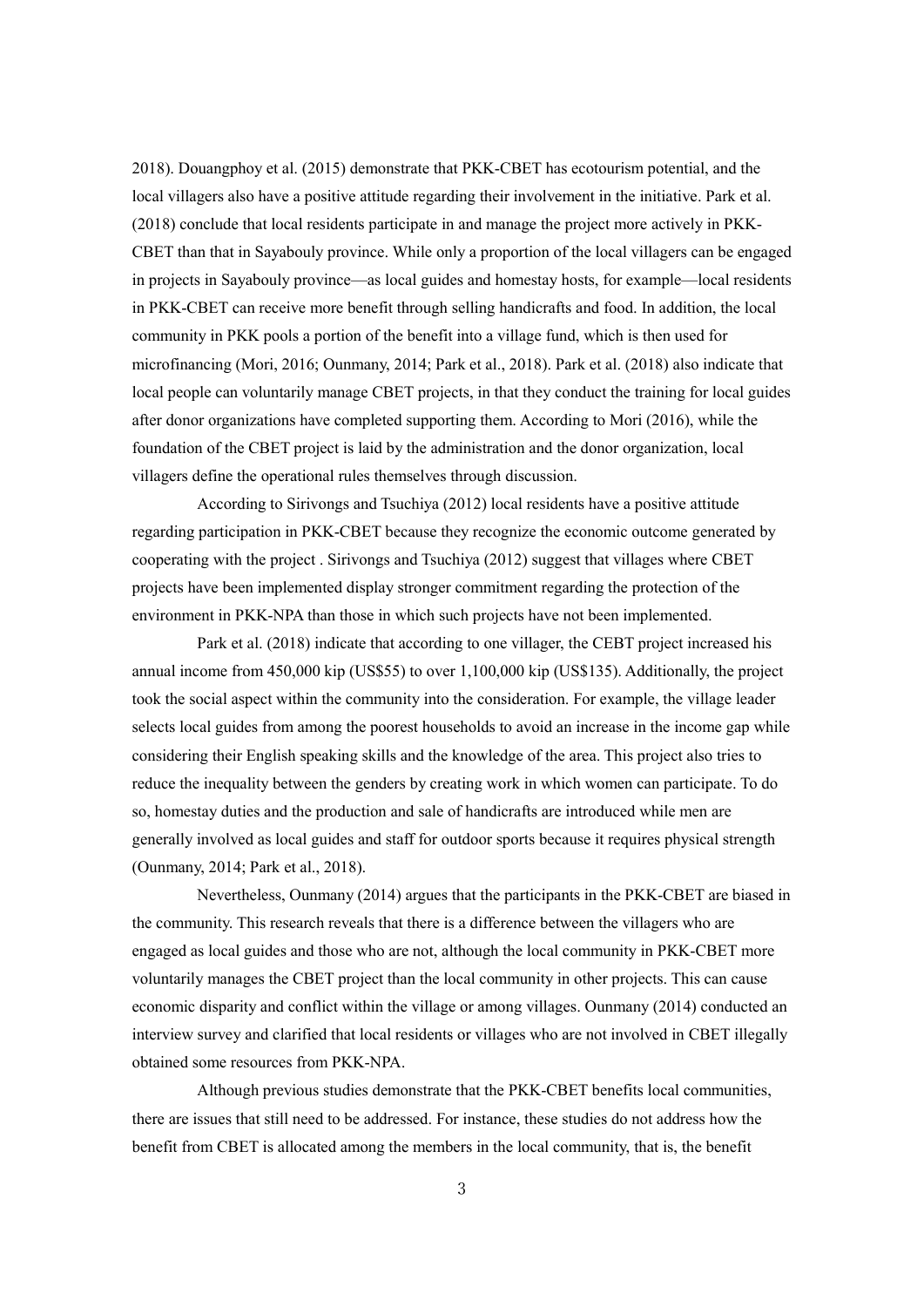sharing aspect of the project. In particular, they do not survey sources of benefit other than from serving as local guides or homestay hosts. Based on a field survey, this research focuses on comprehensive sources of benefit and then tries to clarify the current condition and problems regarding local participation in and the benefit sharing structure of the project.

3. The basic information of the research area

-

PKK-NPA was established in 1993 based on Prime Minister's Decree No. 164 to protect the biodiversity and ecosystem in the area, which includes the capital Vientiane, Vientiane province, and Bolikhamxay province. PKK-NPA has the two entrances: one in Vientiane province and one in Bolikhamxay province. The entrance in Bolikhamxay province is near village H, which is about 100 km from the capital. PKK-NPA has various wild animals and plants, and is particularly famous for wild Asian elephants and many types of orchid. Given the presence of endangered species, this area has been strictly managed by the government since it was designated an NPA in 1993. Nonetheless, because the government does not have enough resources (experience, technique, knowledge, human capital, and so on), support from donor organizations plays a role in the management of PKK-NPA. For example, the Australian Center for International Agricultural Research (ACIAR) has launched the "Effective Implementation of Payments for Environmental Services in Lao PDR," a project to protect a wild green peafowl. Scheufele et al. (2016) demonstrated that this project gives local people the economic incentive to cooperate with the protection of the green peafowl (e.g., to employ them as the monitoring staff and to reward the village if the project goes well). As another example, the Nam Luck dam hydropower project, which is located upstream of PKK-NPA, donates 1% of its profit for the management of PKK-NPA (McNeely, 2007)<sup>†</sup>.

The PKK-CBET project was implemented in 2003 in cooperation with the Department of Tourism, the Department of Forestry, and with the support of the DED (Deutscher Entwicklungsdienst: German Development Service). It targeted two villages (N and H) in the Thaphabath district, Bolikhamxay province as the project site. Danish and Swedish NGOs constructed a visitor center to inform tourists about the NPA and supported capacity building for the households offering homestays (Part et al., 2018). In addition, these households were advertised via a poster written in both English and Lao. Thanks to their support, local villagers were empowered to obtain the skills required to become local guides and homestay hosts.

The unique tourism activity of village  $N$  is the observation of wild animals. If tourists are lucky, they can observe wild Asian elephants. Village H is located in 10 km from village N. Tourists can enjoy kayaking and trekking around waterfalls (Tad Leuk, Tad Xay, Pha Xay) near village H. Table 1 presents the basic information of the two villages according to the field survey. *Nuai* in the

<sup>†</sup> However we need to pay attention to the opinion that the project destroys the environment and the life of the local people (Sayboualaven, 2004, Kouangpalath et al., 2016).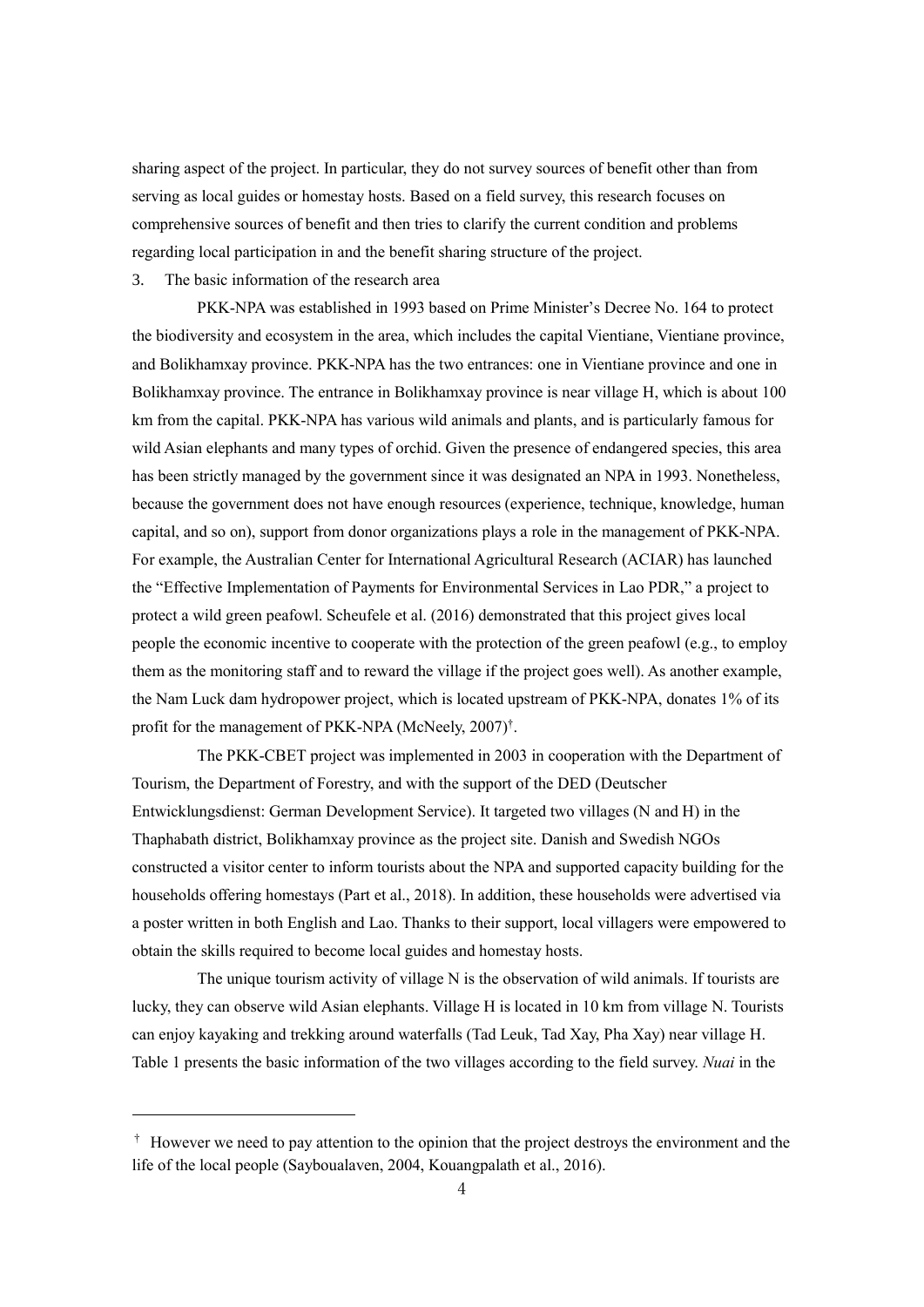fourth column is the equivalent of a neighborhood group. The village leader forms some *Nuai* groups according to the spatial unit and selects the head of the groups. Each head needs to manage his/her own group and deal with matters such as the resolution of conflict within the group. Villagers cooperate with other *Nuai* members to perform tasks such as harvest work.

|           | Population | Household | Neighborhood Group (Nuai) | Area (ha) | Established |
|-----------|------------|-----------|---------------------------|-----------|-------------|
| N village | 668        | 125       |                           | 2,250     | 1948        |
| H village | 551        | 97        |                           | 2,250     | 1789        |

Source: The author's field survey in 2015.

Table 1: Basic information

|                             | N village                         | H village                         |
|-----------------------------|-----------------------------------|-----------------------------------|
| Local guide                 | $100,000$ kip/3 $\sim$ 6 tourists | $100,000$ kip/3 $\sim$ 6 tourists |
| Homestay                    |                                   |                                   |
| Accommodation               | $30,000$ kip/night/person         | $30,000$ kip/night/person         |
| Meal                        | $40,000$ kip/meal/person          | 30,000 kip/meal/person            |
| Stay in the observation hut | $100,000$ kip/night/3~6 tourists  |                                   |
| Entrance fee for PKK-NPA    | 50,000 kip                        | $50,000$ kip                      |
| Donation to village fund    | 50,000 kip                        | $50,000$ kip                      |

### Table 2: Payment for each tourism role

Source: The author's field survey in 2015.

Table 2 presents a breakdown of fees that tourists are required to pay. This is compiled based on the field survey conducted by the author and following Douangphoy et al. (2015), Sirivongs and Tsuchiya, (2012), Park et al. (2018), and Ounmany (2014). The author conducted interviews with village leaders and the head of the village tourism office in September 2015. The questionnaire survey was conducted in cooperation with Training and Model Forest Division, Faculty of Forestry Sciences of the National University of Laos in March 2016 and September 2017.

The payments made by tourists are classified into five categories. First, the fee for the local guide in PKK-NPA. Tourists cannot visit PKK-NPA unaccompanied and should hire a local guide, which is one way ecotourism in NPA can create job opportunities in the village. Second, the payment for homestays, which includes the fee for accommodation and food. Third, if tourists stay in the observation hut, they incur an accommodation fee and should be accompanied by a local guide. Fourth, the entrance fee into NPA. This profit is used for conservation, empowerment of staff, or regional development (Kenny-Lazar, 2016). This system can be regarded as a PES. Fifth, the payment for the village fund. Tourists are required to pay 50,000 kip to this fund when visiting the village. The fund is managed by the villagers and plays the role of an informal finance system, or microfinancing. The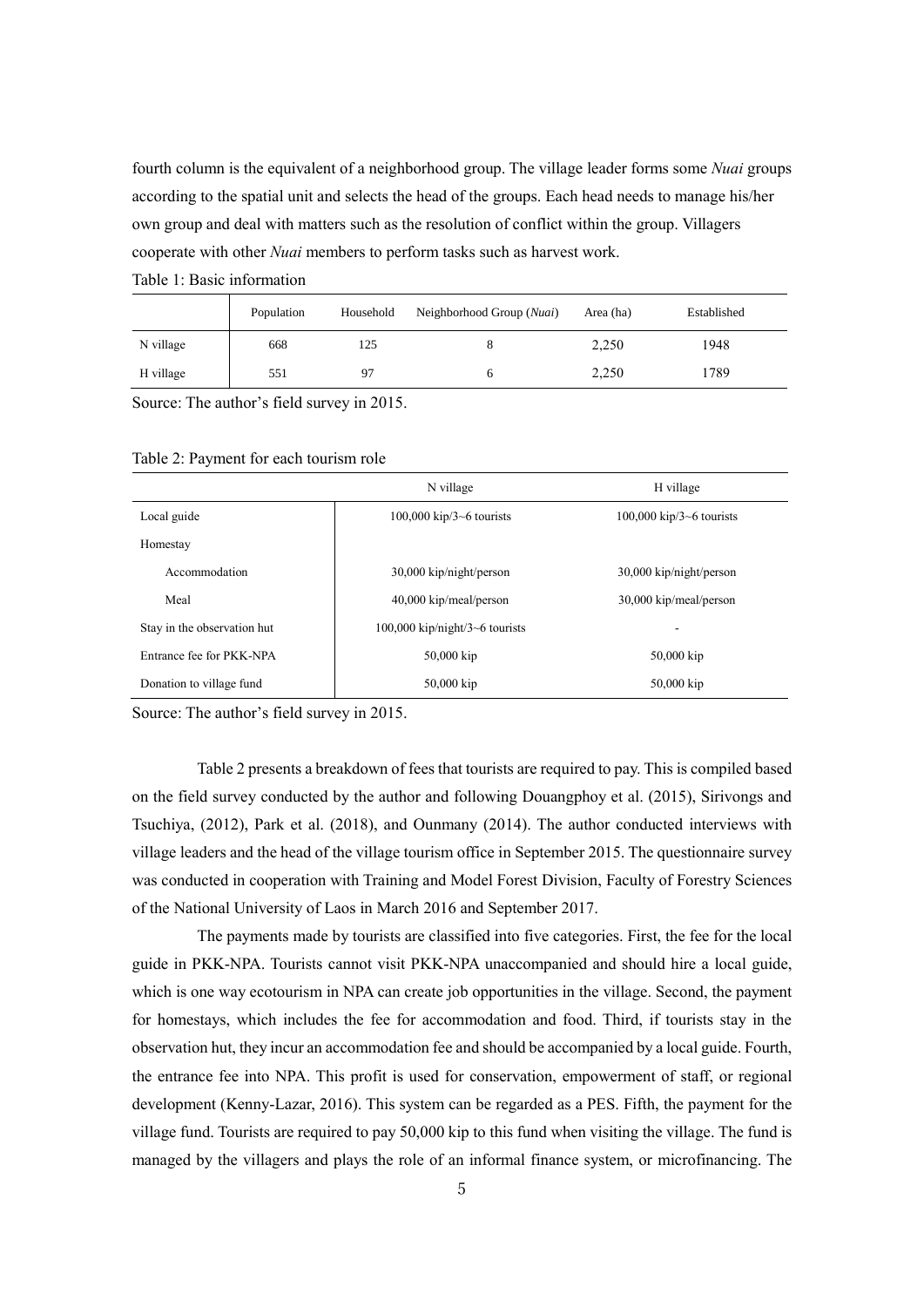fund mechanism was designed by the adviser from DED. The rate of interest, which is determined by the villagers, is 5% per month in village N and 3% per month in village H. Neither rate is lower than those in the formal finance sector. However, because local villagers generally have difficulty accessing the formal finance system, the informal system has an important role in the rural area. The two villages have other opportunities to obtain benefit through activities such as the production of handicrafts, or the management of restaurants and retail stores.

Two types of benefits occur in the two villages. One is private profit generated from being a local guide or homestay host. Households involved in these activities can earn more income than they could before the project began. The other is the profit for the village or the region, not the individual household, such as the village fund or the entrance fee. The former system can provide the individual household the benefit directly. The latter is to enhance the wealth of the village and region as a whole, which is an indirect benefit for households in the villages.

Based on the results of the questionnaire survey, the next section shows how many local residents can be engaged with CBET, and what benefits they and the village can obtain. The questionnaire survey reveals whether villagers are engaged as local guides and homestay hosts, if they have experience of selling handicrafts or food, and whether they have borrowed from the village fund. Those who have borrowed from the village fund were asked the reason for taking the loan. Moreover, this survey asked if they had requested the PKK-CBET in the questionnaire.

#### 4. Questionnaire survey

This questionnaire survey was conducted with a representative of each household in village N in September 2015 and in village H in March 2016. As a result, we obtained responses from all 125 households in village N and from 94 out of 97 households in village H, a response rate of 100% and 96.7%, respectively. Table 3 and Figure 1 present the gender, ethnic group, age, and educational background of the respondents. While most respondents in both villages belong to the Lao ethnic group, village H has more members of the Khmu ethnic group. In addition, a few villagers in both villages are members of the Hmong ethnic group.

Table 3: Gender and ethnic groups

| Gender    | N village $(n=125)$ | H village $(n=94)$ | Ethnic group | N village $(n=125)$ | H village $(n=94)$ |
|-----------|---------------------|--------------------|--------------|---------------------|--------------------|
| Male      | 74 (59%)            | 54 (58%)           | Lao          | 120 (96.0%)         | 67 (72%)           |
| Female    | 51 (41%)            | $10(31\%)$         | Khmu         | $2(1.6\%)$          | 18 (19.4%)         |
| No answer |                     | $29(11\%)$         | Hmong        | $1(0.8\%)$          | $1(1.1\%)$         |
|           |                     |                    | No answer    | $2(1.6\%)$          | 7(7.5%)            |

Source: The author's questionnaire survey in 2016 and 2017.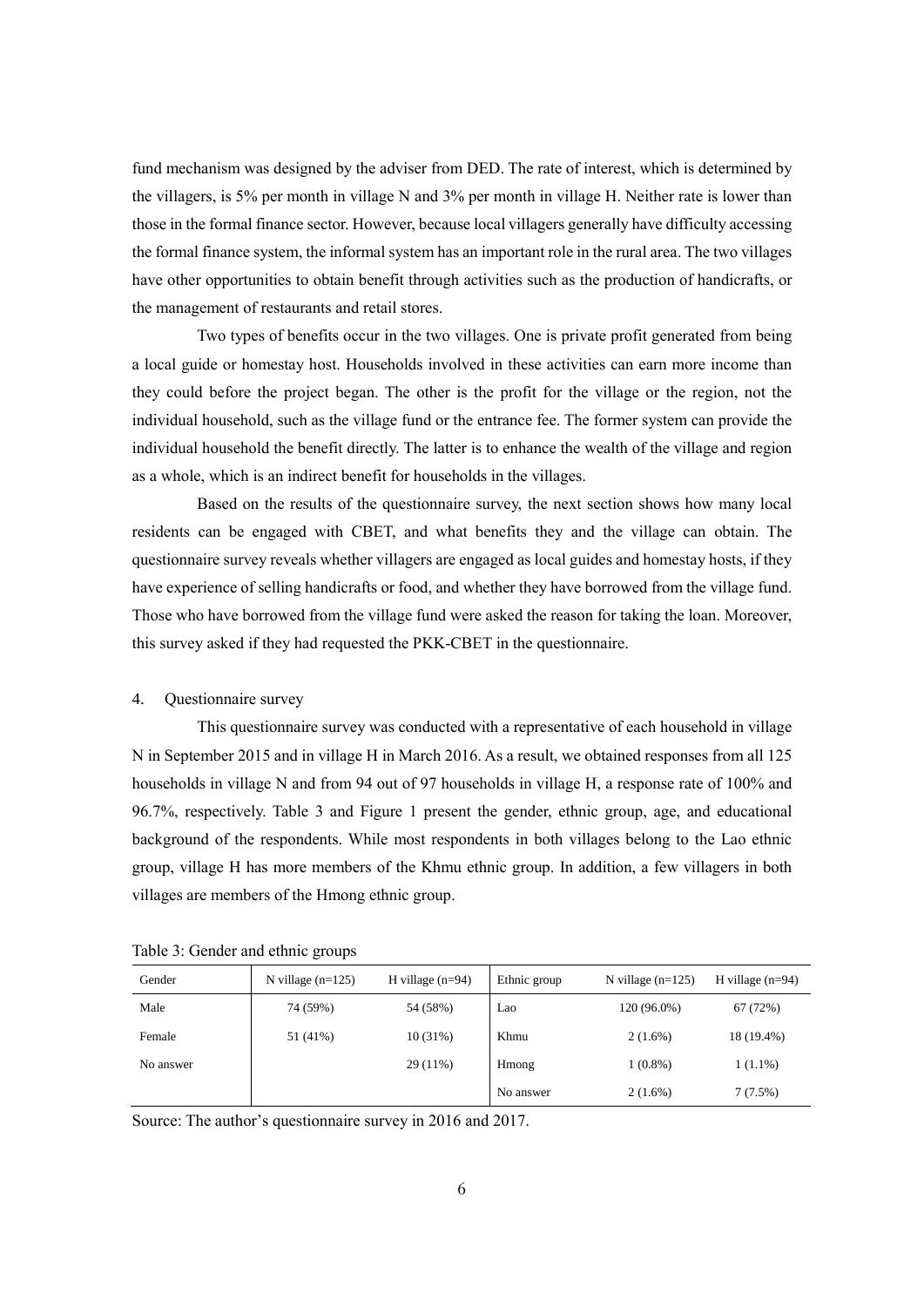



Source: The author's questionnaire survey in 2016 and 2017.

## 5. Results

This section presents the results of the questionnaire survey. To begin with, we focus on the situation for local guides and the homestay hosts in the two villages. As shown in Table 4, 26 (3.8%) households in village N and 20 (3.6%) in village H are involved in homestays. A total of 10 (8%) households in village N and 10 (10%) in village H are involved as local guides. These results indicate that many households are not engaged in these roles in the two villages.

Table 4: The number of households engaged as local guides and homestay hosts

|           | local guide | homestay   |
|-----------|-------------|------------|
| N village | $26(3.8\%)$ | $10(8\%)$  |
| H village | $20(3.6\%)$ | $10(10\%)$ |

Source: The author's questionnaire survey.

Next, we focus on how many households have experience of selling handicrafts and food. As shown in Table 5, 53 households (42%) in village N and 41 households (44%) in village H have sold handicrafts to tourists. A total of 59 households (47%) in village N and 55 households (59%) in village H have served food to tourists. To ascertain the benefit flow in detail, we count the number of households who have ever sold handicrafts and/or food, except for those involved as local guides and homestay hosts. In village N, 22 households (17%) have obtained a profit from the sale of handicrafts and 36 households (29%) have done so from serving food. In village H, 20 households (22%) have obtained a profit from the sale of handicrafts and 37 households (40%) have done so from serving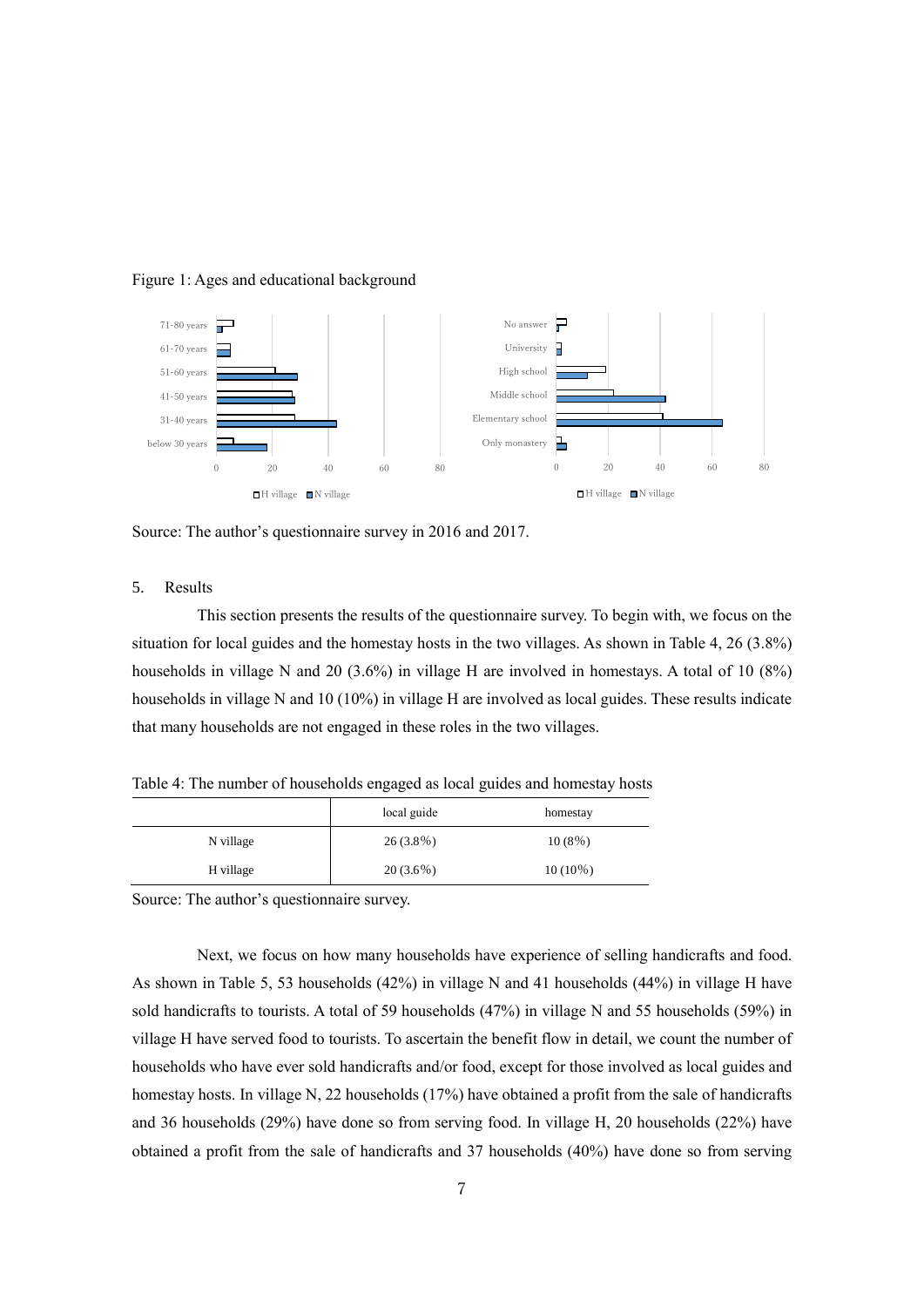food. Their businesses benefit local residents who are not engaged as local guides and homestay hosts, although the benefit is not as large.

|           | Handicraft |          |           | Meal     |          |           |
|-----------|------------|----------|-----------|----------|----------|-----------|
|           | Yes        | No       | No answer | Yes      | No       | No answer |
| N village | 53 (42%)   | 72 (58%) | $0(0\%)$  | 59 (47%) | 65 (52%) | $1(1\%)$  |
| H village | 41 (44%)   | 38 (41%) | 14 (15%)  | 55 (59%) | 23 (25%) | 15 (16%)  |

Table 5: Experience of selling handicrafts and serving food

Source: The author's questionnaire survey in 2016 and 2017.

Regarding the village fund, the results reveal that 64 households (51%) have borrowed from the village fund in village N and 70 households (75%) have done so in village H, as shown in Table 6. We now focus on households who have borrowed from the village fund except for those involved as local guides and homestay hosts. A total of 43 (34%) households in village N and 52 (53%) in village H have borrowed from the village fund. Moreover, we attempt to ascertain what benefit households who are not heavily involved in tourism activities obtain from the village fund. The results indicate that 17 households (13%) in village N and 11 households (11%) in village H have borrowed from the village fund, excluding those involved with selling the handicraft and meals as well as local guides and homestay hosts.

Table 6: Experience of borrowing from the village fund

|           | Yes      | N <sub>0</sub> | No answer |
|-----------|----------|----------------|-----------|
| N village | 64 (51%) | 61 (49%)       | $0(0\%)$  |
| H village | 70 (75%) | 13 (10%)       | $10(8\%)$ |

Source: The author's questionnaire survey in 2016 and 2017.

Why do local residents borrow from the fund? Table 7 presents the reasons. In both villages, the most common reason is to cover construction costs. Moreover, a relatively high number of households borrowed to cover educational costs and the purchase of agricultural capital. Their reasons are categorized as investment in physical and human capital.

Besides, some households have borrowed because of medical bills and a shortage of food. These reasons reveal that the village fund works as a safety net to assure their standard of living in villages. Because Laos does not have sufficient irrigation facilities, agriculture depends on natural conditions such as rain-fed paddy fields and slash-and-burn, which means that the harvest yield is unstable. In this situation, the village fund plays an important role as a safety net for unexpected illness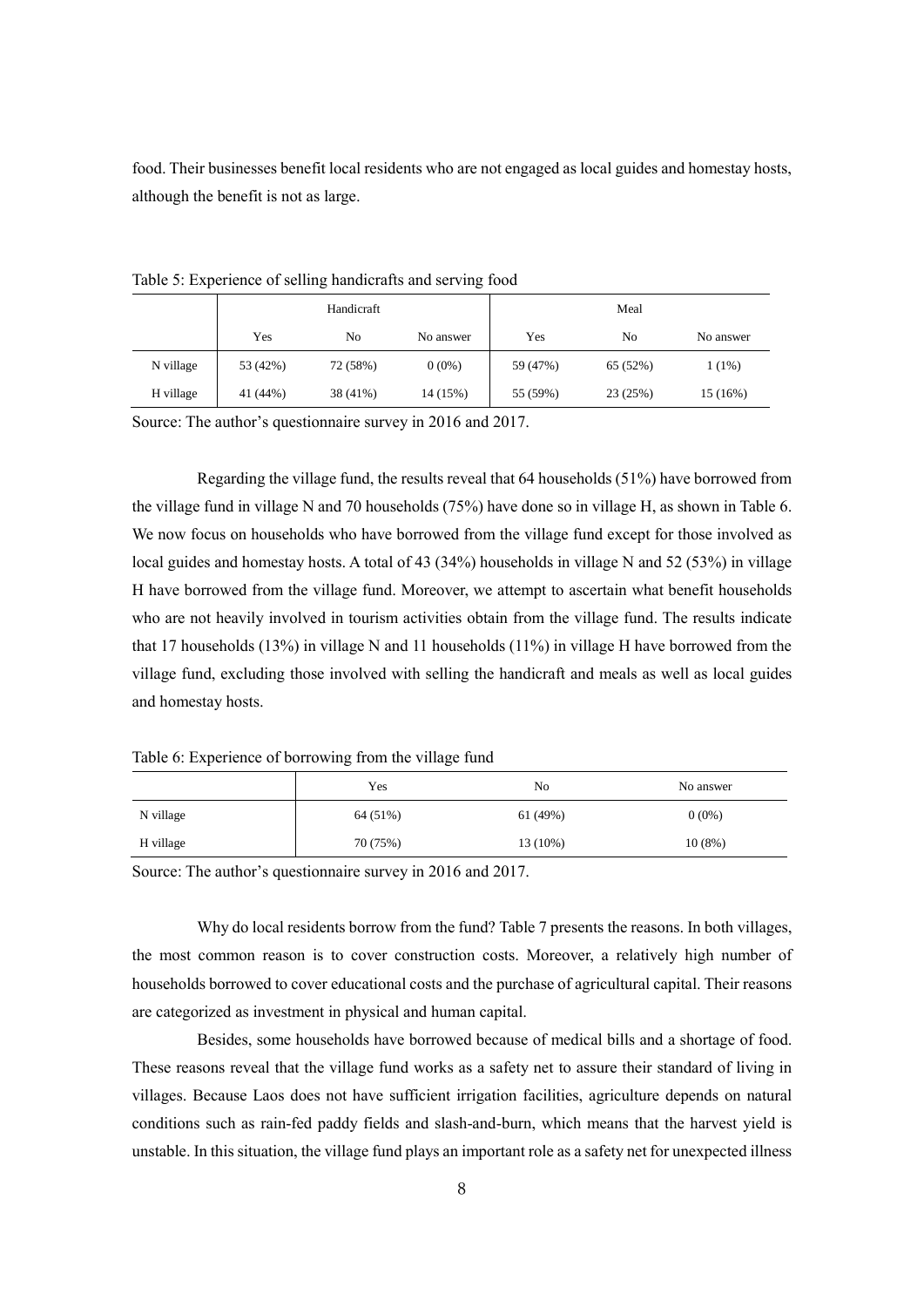or poor harvests. According to Ounmany (2014), the interest rate in first three months is excused if local people borrow to cover medical bills.

|        |                                         | Counts             |                    |
|--------|-----------------------------------------|--------------------|--------------------|
|        |                                         | N village $(n=73)$ | H village $(n=70)$ |
| Reason | Food shortage                           | 3                  | 15                 |
|        | Construction of a new house or building | 34                 | 37                 |
|        | Ceremonial occasion                     | 3                  | 10                 |
|        | Education                               | 15                 | 21                 |
|        | Purchase of agricultural capital        | 10                 | 26                 |
|        | Purchase of non-agricultural capital    | 1                  | 14                 |
|        | Purchase of leisure goods               | $\theta$           |                    |
|        | Medical bill                            | 6                  | 3                  |
|        | Other                                   | 1                  | 8                  |

Table 7: Reasons for loan from the village fund (multiple answers allowed)

Source: The author's questionnaire survey in 2016 and 2017.

On the other hand, the interview survey by Ounmany (2014) reveals that one village that is involved in tourism work complained that the village fund is utilized for investment in tourism development rather than for private loans. Such complaints may lead to conflict and the relationships within the village may be fragile. The village fund can viewed as common pool resources (CPRs). It means that while any community members can access it, the use by one member can reduce the availability of use by others. The attribution can give appropriators the incentive to overuse CPRs. Ostrom (1990) shows that the rules to resolve conflict among community's members and allocate resources play an important role to manage common resources appropriately and sustainably. To keep the village fund system sustainable, the two villages need to pay attention to the coordination with stakeholders.

Ounmany (2014) suggests that most villagers engaged as local guides and homestay hosts belong to the Lao ethnic group, which is the majority group in Laos. Can other ethnic groups benefit from CBET? The results of the questionnaire survey suggest that although there are not many households from other ethnic groups, they can also benefit from the CBET. Although there may be differences between the benefits that different ethnic groups can derive, the results suggest that villages attempt to allocate the benefits evenly as possible.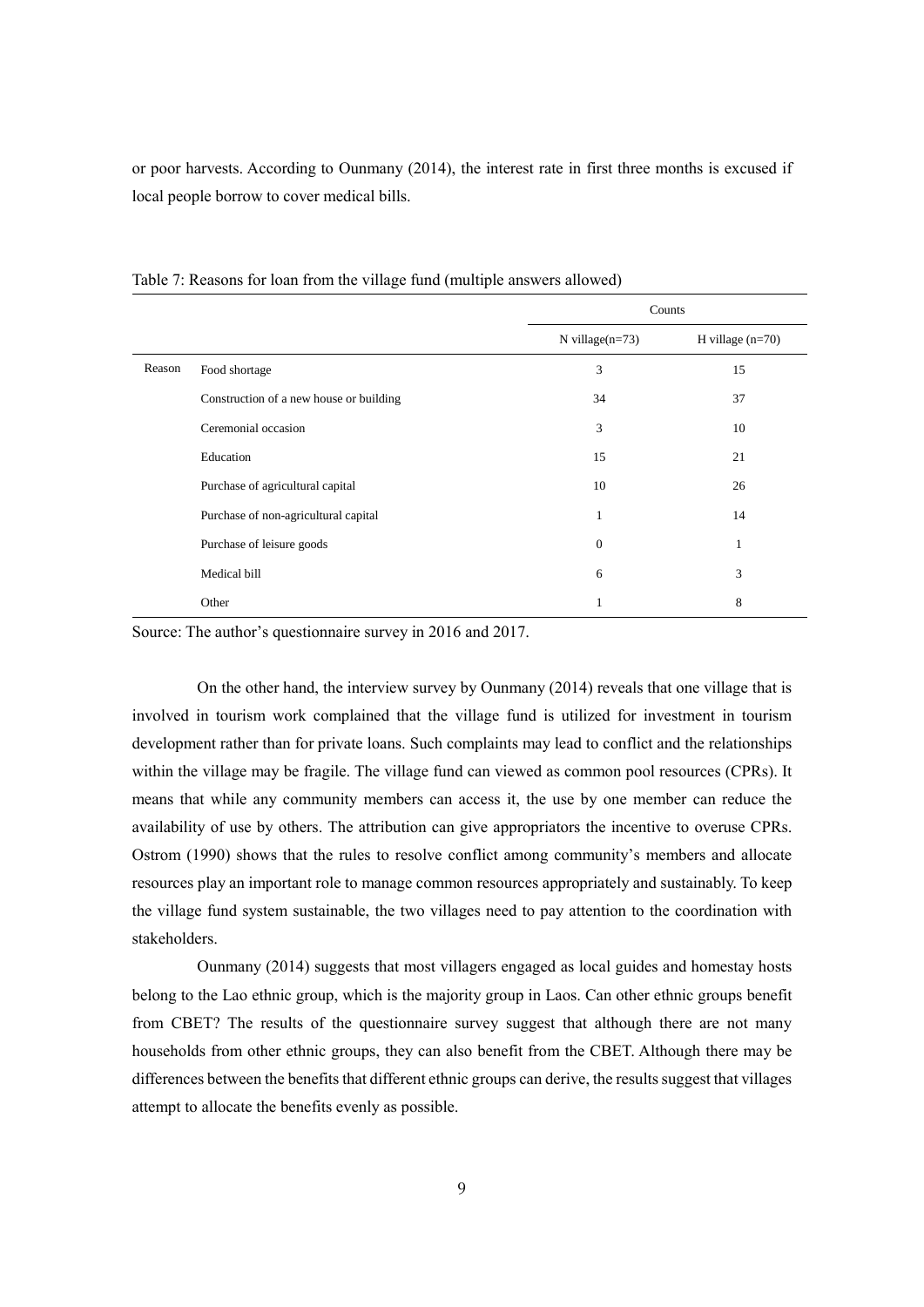|              | N village | H villages |
|--------------|-----------|------------|
| Local guide  |           | 2          |
| Homestay     | $\theta$  | 3          |
| Handicraft   |           | 6          |
| Meal         | 2         | 13         |
| Village fund |           | 15         |

Table 8: Ethnic groups involved in CBET except for Lao group.

Source: The author's questionnaire survey in 2016 and 2017.

However, both villages have households that are not involved in tourism activities; 26 (21%) households in village N and 5 (6%) in village H. Although village H has more households who can receive the benefit from CBET than village N, both villages should pay attention to tourism activities.

Finally, Table 9 presents the requests that local residents have for CBET, and classifies their responses as tourism resources, social infrastructure, training, resource management, and others. The requests for tourism resources include that herds of wild elephants are brought in from other regions, that the waterfalls in PKK-NPA are improved to be more dynamic, and that a fish pond is established as a new tourism resource. Although they may respond to regional development, their requests are far from the original idea of the ecotourism, which is established not for rural development, but for the conservation of the environment or natural resources.

Local residents requested the development of social infrastructure such as the expansion of campsites and accommodation, the establishment of a bridge in PKK-NPA, and the improvement of the road between the village and PKK-NPA. Specifically, the most responses were regarding the improvement of the road. Their requests are also against the idea of the ecotourism. However, people are sometimes unable to access PKK-NPA due to the poor condition of the road, especially during the rainy season. Some social infrastructures need to be improved, but their impact must be carefully considered.

Some households requested English language training. According to the head of the tourism office, the training was implemented at the beginning of the project but has not continued. In addition, some feel that the work of local guides should be rotated among the villagers. As previously mentioned, a few members may oversee the local guide activities, meaning that the profit is unequally allocated in the village. To improve equality in the community, this issue should be tackled. Only one respondent indicated that the elementary school needs to be improved. Although it may not be directly related with tourism, it may be necessary to develop human resources in the future.

It is suggested that to manage local resources, government management must be enforced and forest resources need to be strictly monitored. According to the village leader and the head of the tourism office, trees are illegally cut down and wild elephants are hunted in PKK-NPA to sell on the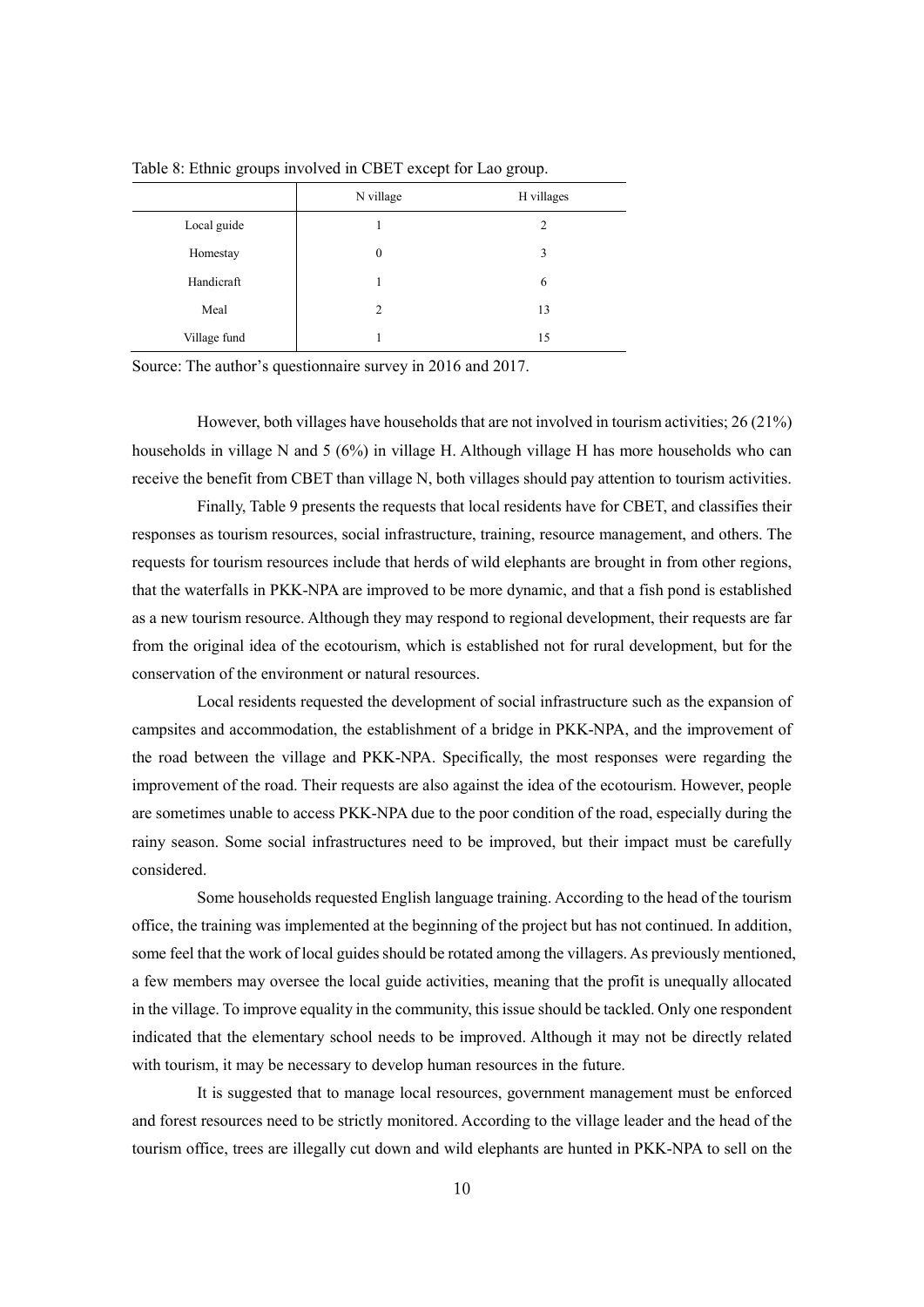black market. Some villagers recognize this as a serious problem and therefore have the motivation to monitor PKK-NPA themselves. As other opinions, the improvement of the income and water supply are mentioned.

| Contents                |                                                    | Counts         |
|-------------------------|----------------------------------------------------|----------------|
| <b>Tourism Resource</b> | Purchase of "New" Elephants                        | 1              |
|                         | Development of the tourism site near the waterfall | 5              |
|                         | Development of fishing pond                        | 1              |
| Infrastructure          | Building of camp site and accommodation            | $\overline{c}$ |
|                         | Building of the bridge                             | 3              |
|                         | Development of road into the tourism site          | 70             |
| Human resources         | English training                                   | 7              |
|                         | Rotation of guides                                 | 1              |
|                         | Improvement of elementary school                   | 1              |
| Management              | Management of forest resources in NBCA             | 17             |
|                         | Enforcement of the government's management         | 28             |
| <b>Others</b>           | Income improvement                                 | 3              |
|                         | Improvement of water supply                        | 18             |

Table 9: Requests for CBET

Source: The author's questionnaire survey in 2016 and 2017.

# 6. Discussion

This section discusses the next steps for PKK-NPA based on the result of previous sections. First, PKK-CBET must develop a financial mechanism to support the conservation of the environment and to empower the local community. To begin with, it is necessary to reform the entrance fee and the payment toward the village fund. Tourists derive multiple benefits from the CBET. They can enjoy ecotourism based on the ecosystem service generated from PKK-NPA. Additionally, it can be assumed that tourists relax. Taking this into consideration, the current pricing is not high enough for tourists to compensate for ecotourism services.

Moreover, parts of the profit that the tourism agency receives should be redistributed to the management of the PKK-NPA, rural development, and the empowerment of the local people by introducing a financial mechanism, such as a PES system. The profit that the tourism agency can receive is much larger than one the local community can receive, even though the environment in PKK-NPA and the local community generate the intrinsic value of CBET. In terms of fairness, a larger proportion of the benefits should be reallocated to the PKK-NPA and the local community. As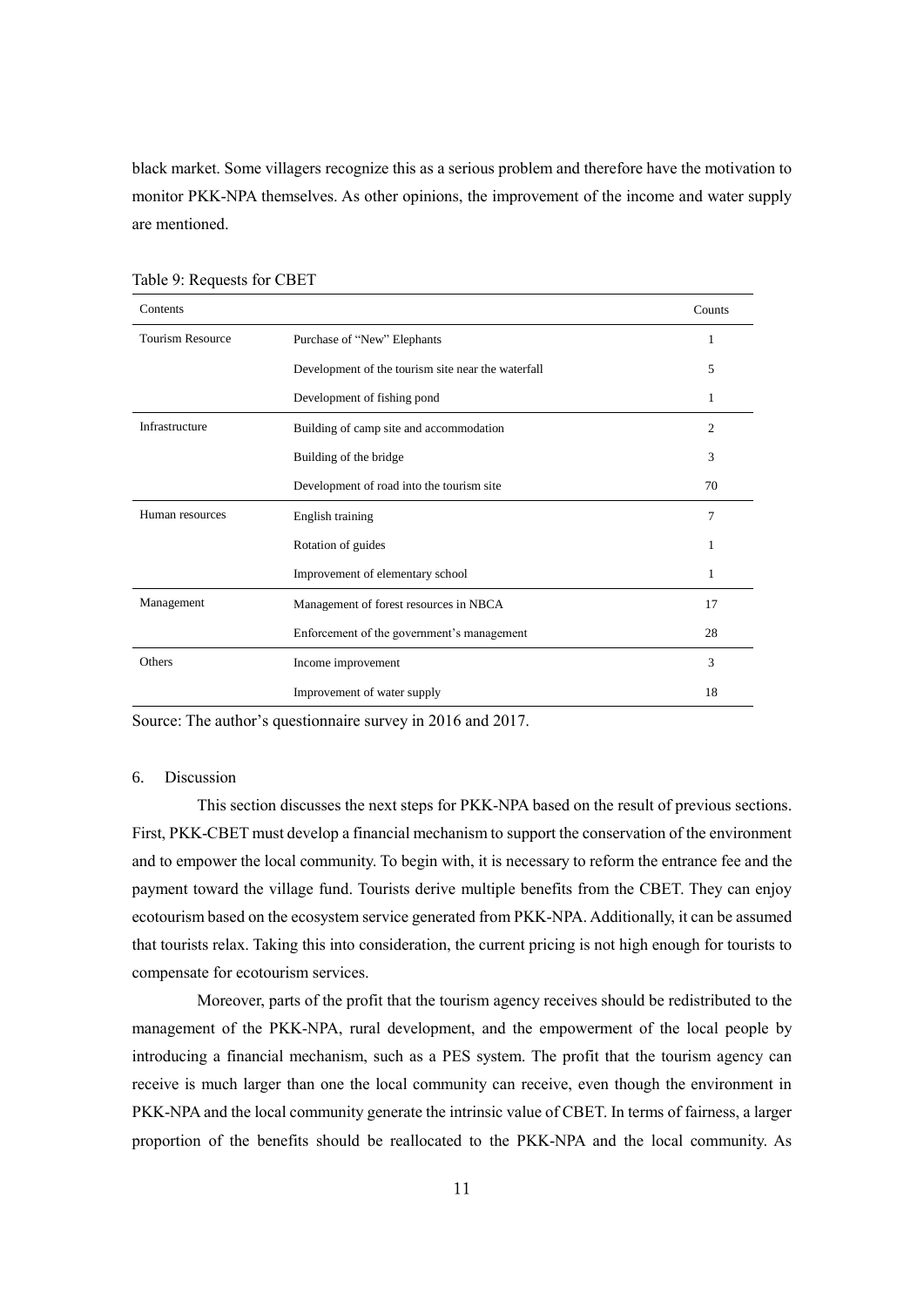previously mentioned, the electric company that manages the hydroelectric power in Nam Lueck river donates 1% of its profit to conservation in PKK-NPA.

This challenge can provide the company as well as rural areas more benefit. The more the condition of the environment and natural resources can be improved and the better the service provided by the local residents, the more benefit the tourism agency can obtain. Actually, a pricing system should be created and the amount should be calculated according scientific discussion and analysis. Fortunately, research and case studies regarding PES have already addressed this issue. A PES approach is used to redistribute the benefits into ecotourism or CBET sites in some projects. However, the PES approach should be challenged in the future.

Second, PKK-CBET should create a benefit sharing system in which more local residents can be involved, which can encourage them to cooperate with the protection and conservation initiatives in PKK-NPA (Sirivongs and Tsuchiya, 2012; Ounmany, 2014). The results in the previous section reveal that some households cannot access the benefit from CBET and there is a difference in the profit that each household can obtain. To advance this project, the local community should create an inclusive mechanism to allocate the benefits to more households. Ounmany (2014) suggests that when evaluating the CBET, we should focus on the indirect profit for the community such as the development of social infrastructure, the improvement of hygienic conditions, and the investment in capacity building as well as on the direct profit for the individual. In this sense, the village fund is utilized not only for loans but also for investment in CBET to develop the local community. Such investment indirectly contributes to the local residents.

Third, the benefit from CBET should be transferred not only to the two villages implementing CBET but also to the wider area around the PKK-NPA. While the current CBET project can provide the project villages with economic profit, other villages receive nothing. However, it may worsen their situation because the strict management in NPA may exclude the local residents who utilize the resources in PKK-NPA. Ounmany (2014) and Sirivongs and Tsuchiya (2012) report that villages who are not engaged with CBET pay less attention to the management of PKK-NPA than those be done. To sustain the PKK-NPA, it is necessary to obtain comprehensive understanding in the region, which is why part of the benefit generated in PKK-CBET needs to be transferred to the entire region around PKK-NPA.

#### 7. Conclusion

This paper attempts to reveal the number of local residents that can be engaged with PKK-CBET and how the benefit from CBET is allocated within local communities. The results indicate that the benefit is transferred to the local community in various ways, excluding private activities such as local guides, homestays, selling handicrafts, and serving meals, and systems for the community, such as the village fund. However, each household can receive different benefits. This paper provides some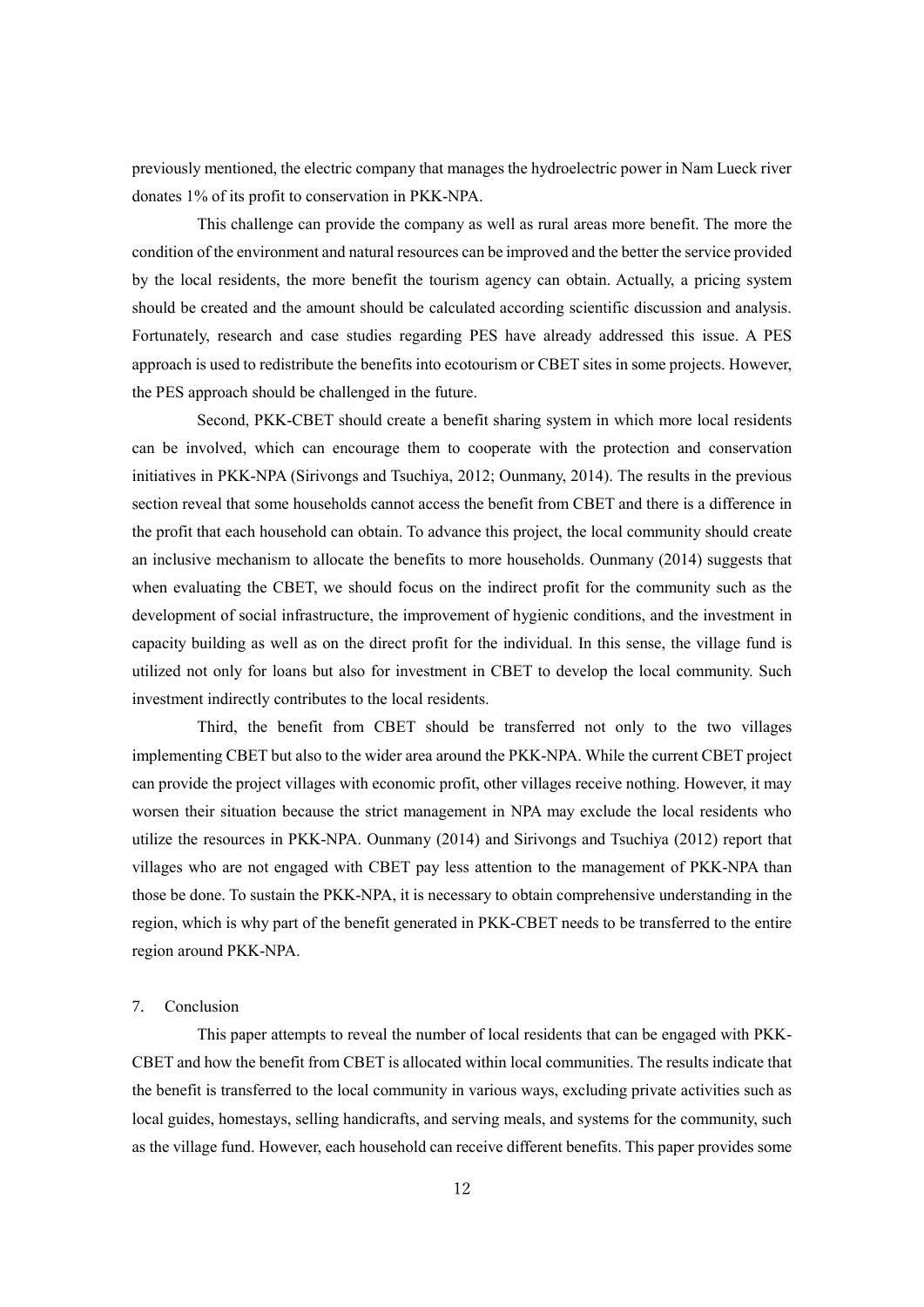suggestions for the further development of CBET.

Future studies should extend the research regarding tourists who are consumers in the area. This area of research has not been fully explored in the context of PKK-CBET. For example, the characteristics of tourists visiting PKK-NPA should be analyzed to develop the future strategy. Moreover, it is necessary to calculate the pricing of ecosystem services from PKK-NPA or services provided by the local community, and then review the entrance fee and the payment to the village fund.

Acknowledgment: We highly appreciate the financial support from the JSPS KAKENHI Grant Number JP16K16666.

#### References

- ASEAN Secretariat News (2013, May 22). Lao PDR Awarded World's Best Tourist Destination. Retrieved from <http://asean.org/lao-pdr-awarded-world-s-best-tourist-destination/>.
- Douangphosy, B., C. H. Han, and C. K. Ping (2015) "Community-based ecotourism for assessment potential and planning at Phou Khao Khouay National protected area, Lao PDR," *International Journal of Sciences*, 4(3), pp. 1-8.
- Kenny-Lazar, M. (2016) *Protected area Governance and Equitable Access in the Lao PDR*, Global Association for People and the Environment. [\(http://www.laolandissues.org/wp](http://www.laolandissues.org/wp-content/uploads/2011/12/Protected-Area-Governance-and-Equitable-Access-in-Lao-PDR_GAPE-2016.pdf)[content/uploads/2011/12/Protected-Area-Governance-and-Equitable-Access-in-Lao-](http://www.laolandissues.org/wp-content/uploads/2011/12/Protected-Area-Governance-and-Equitable-Access-in-Lao-PDR_GAPE-2016.pdf)[PDR\\_GAPE-2016.pdf\)](http://www.laolandissues.org/wp-content/uploads/2011/12/Protected-Area-Governance-and-Equitable-Access-in-Lao-PDR_GAPE-2016.pdf)
- Khanal, B. R. and J.T. Babar (2007). "Community Based Ecotourism for Sustainable Tourism Development in the Meckong Region," *Policy Brief, CUTS International*.
- Kiss, A. (2004). "Is community-based ecotourism a good use of biodiversity conservation funds?" *TREND in Ecology and Evolution*, 19(5), pp. 232-237.
- Kouangpalath, P., P. Lebailly and O. Ducourtieux (2016). "The future impacts on downstream communities: A case study of the multipurpose Nam Mang 3 hydropower Project in Lao PDR," *Sky Journal of Agricultural Research*, 5(6), pp. 105-128.
- Lee, D. (2007, December 9). The 53 places to go in 2008, *New York Times*. Retrieved from [http://www.nytimes.com/ref/travel/20071209\\_WHERE\\_GRAPHIC.html.](http://www.nytimes.com/ref/travel/20071209_WHERE_GRAPHIC.html)
- Ministry of Agriculture and Forestry (2005) *Forestry Strategy to the Year 2020 of the Lao PDR*. Retrieved from [https://theredddesk.org/sites/default/files/forestry-strategy-to-the-year-2020-of](https://theredddesk.org/sites/default/files/forestry-strategy-to-the-year-2020-of-the-lao-pdr_0.pdf)[the-lao-pdr\\_0.pdf.](https://theredddesk.org/sites/default/files/forestry-strategy-to-the-year-2020-of-the-lao-pdr_0.pdf)
- Mori, T. (2016) "Current Situation and Future Prospects of the Community Based Eco-Tourism in Phou Khao Kouay NBCA: An Empirical Study of Common Pool Approach," *The Annul of the Institute of Economic Research Chuo University*, (48), pp. 111-131.
- Ostrom, E. (1990). *Governing the Commons: The Evolution of the Institution for Collective Actions*,